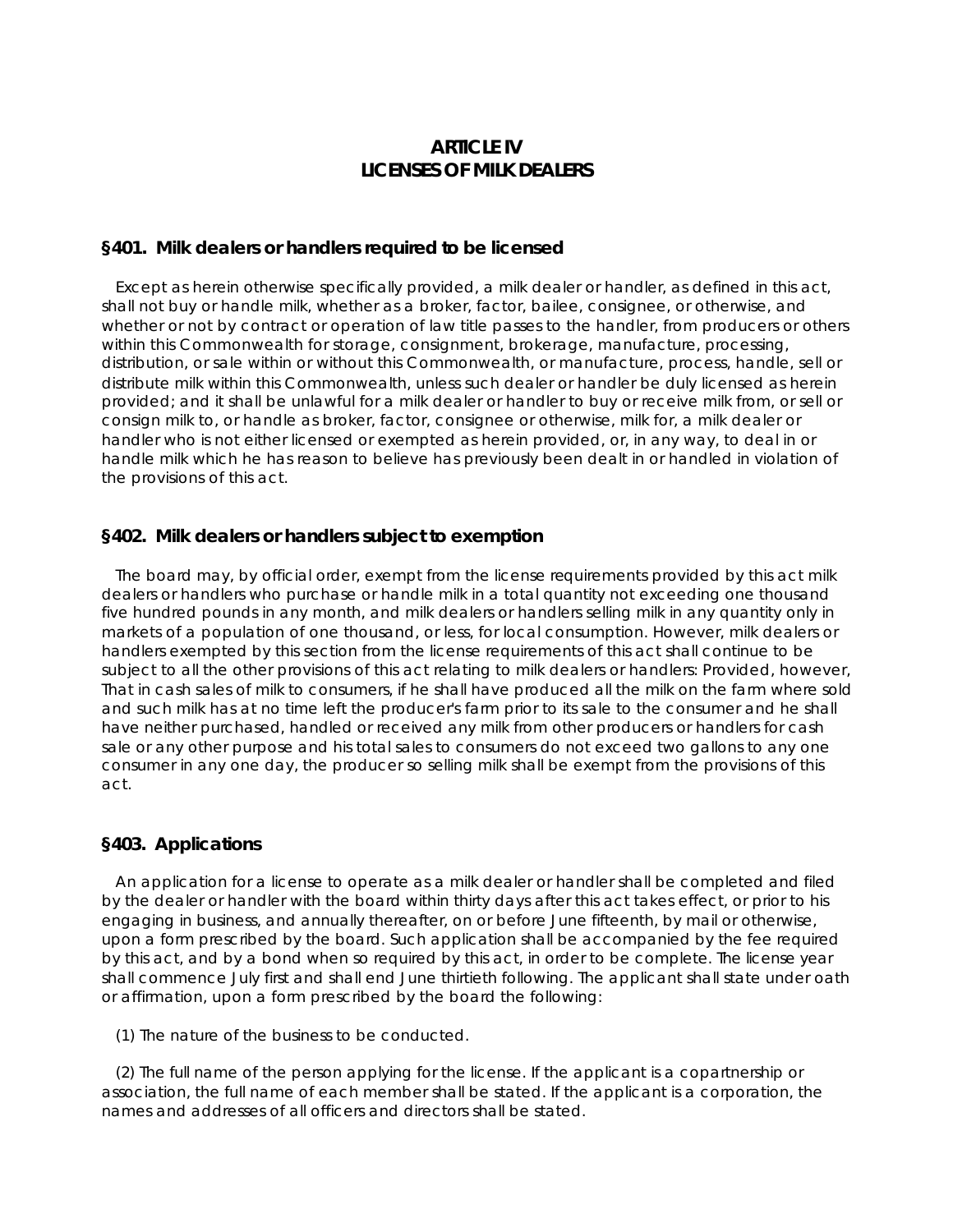(3) The city, borough, incorporated town or township, and the street number, if any, at which the business is to be conducted.

 (4) The financial condition of the applicant, including a comprehensive financial statement of his affairs.

 (5) Facts showing that the applicant has adequate technical personnel and adequate technical and physical facilities properly to conduct the business of receiving and handling milk, that he has complied with all rules, regulations and orders of the board filed or served as required in this act, the quantity, source and outlet of milk handled within the Commonwealth during the calendar year preceding the period for which the license is desired, and such other facts with respect to the applicant's business as may be required by the board pursuant to this act.

 (6) Designation of an agent within the Commonwealth upon whom service of process may be made by the board.

### **§404. Grounds for refusal, suspension or revocation**

 The board shall grant a license to an applicant complying with the provisions of this act and the rules, regulations and orders issued by the board pursuant thereto. Anything in this act to the contrary notwithstanding, a store or controlled affiliate which satisfies all other requirements for licensing shall not be denied an appropriate license if it has been so licensed on the effective date of this amendment. The board may decline to grant a license to an applicant, or may suspend or revoke the right of a licensee or former licensee to apply for a license for a new license period, or may suspend, revoke or refuse to transfer a license already granted to a milk dealer or handler, or may prohibit a milk dealer or handler exempted from the license requirements of this act from continuing to operate as a milk dealer or handler, after determination by the board that the dealer or handler:

 (1) Has rejected, without reasonable cause, any milk purchased or acquired from a producer, or has rejected, without either reasonable cause or reasonable advance notice, milk delivered or made available by or on behalf of a producer in ordinary continuance of a previous course of dealing, except where the contract has been lawfully terminated: Provided, however, That in the absence of an express or implied fixing of a longer period in the contract, "reasonable advance notice" shall not be construed to mean notice of less than fourteen days nor more than forty-five days;

 (2) Has, if a milk dealer other than a subdealer, failed to account and make payment for any milk purchased or received on consignment or otherwise from a producer or producers, or has, if a subdealer, failed to account and make payment for any milk purchased or received on consignment or otherwise from a milk dealer: Provided, however, That if it be shown that there was reasonable cause for any such failure to account and make payment, and that such accounting and payment can and will be made promptly in addition to currently accounting and paying for milk purchased or received as aforesaid, the board shall not refuse to grant or suspend, revoke or refuse to transfer a license solely for such failure to account and make payment, until a reasonable opportunity has been afforded to make such accounting and payment;

 (3) Has committed any act injurious to the public health or public welfare or has committed any act injurious to trade or commerce in demoralization of the price structure of milk to such an extent as to interfere with an ample supply thereof for the inhabitants of the Commonwealth affected by this act. It is hereby declared that such demoralization is injurious to the public health, public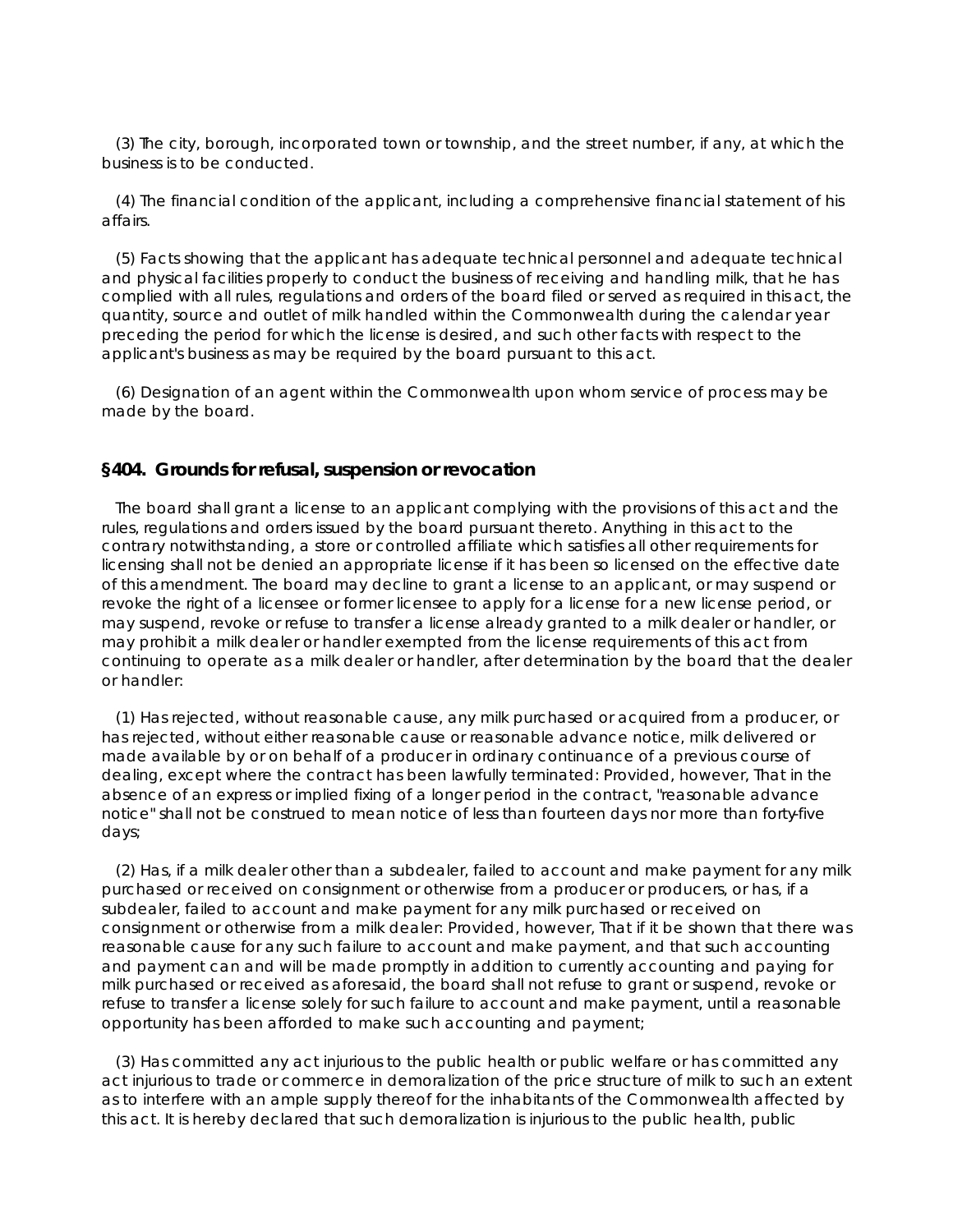welfare, and to trade and commerce, and that evidence thereof shall include any course of conduct on the part of the milk dealer or handler in violation of the terms of this act or any valid rules, regulations and orders of the board;

 (4) Has made a general assignment for the benefit of creditors, or has been adjudged a bankrupt, or there has been entered against him a judgment upon which an execution remains wholly or partly unsatisfied;

 (5) Has been a party to a combination to fix prices contrary to law. A cooperative agricultural association organized under the laws of this Commonwealth, or a similar association or corporation organized under the laws of this or any other state, and engaged in making collective sales or marketing for its members or shareholders, or any producers' or farmers' union or organization, shall not be deemed or construed to be a conspiracy or combination in restraint of trade or an illegal monopoly; nor shall the contracts, agreements, arrangements or combinations heretofore or hereafter made by such association or corporation, or the members, officers or directors thereof, in making such collective sales and marketing, and prescribing the terms and conditions thereof, be deemed or construed to be conspiracies or to be injurious to public welfare, trade or commerce;

 (6) Has continued in a course of conduct of such nature as to manifest an intention on the part of such milk dealer or handler to deceive or defraud producers or consumers;

 (7) Has failed either to keep records or to furnish accurately the statements or information required by the board to be supplied to it or to producers or consumers;

 (8) Has made any statement upon which the license was issued, which statement is found to have been false or misleading in any material particular;

 (9) Is a partnership, association or corporation, and any individual holding any position, owning any substantial interest, or having any power of control therein, has previously been responsible, in whole or in part, for any act on account of which a license may be denied, suspended or revoked pursuant to the provisions of this act;

 (10) Has violated any of the provisions of this act, any other act administered by the board, or any of the rules, regulations or orders of the board, or any stipulation entered into between the said dealer or handler and the board in the course of any proceeding before the board;

 (11) Has violated any provisions of acts repealed hereby, or of rules, regulations or orders issued thereunder;

 (12) Has rejected milk sold or delivered or made available on consignment or otherwise by, or on behalf of, a producer in ordinary continuance of a previous course of dealing because the producer or his employe, agent or representative testified in any proceeding before the board, or in any civil or criminal case in any court, whether or not of record, in which any provision of this act or any order of the board was concerned, and it shall be no defense that reasonable advance notice was afforded the producer before the milk was rejected;

 (13) Has refused without reasonable cause to receive milk from a producer because it was not hauled to the milk dealer or handler by a hauler of the dealer's or handler's choosing, or because it was hauled to the dealer or handler by a producer or a hauler of a producer's or cooperative's choosing, providing that such producer or hauler has adequate facilities and equipment for hauling, and is delivering, or is ready, able and willing to deliver, milk to the plant of such dealer or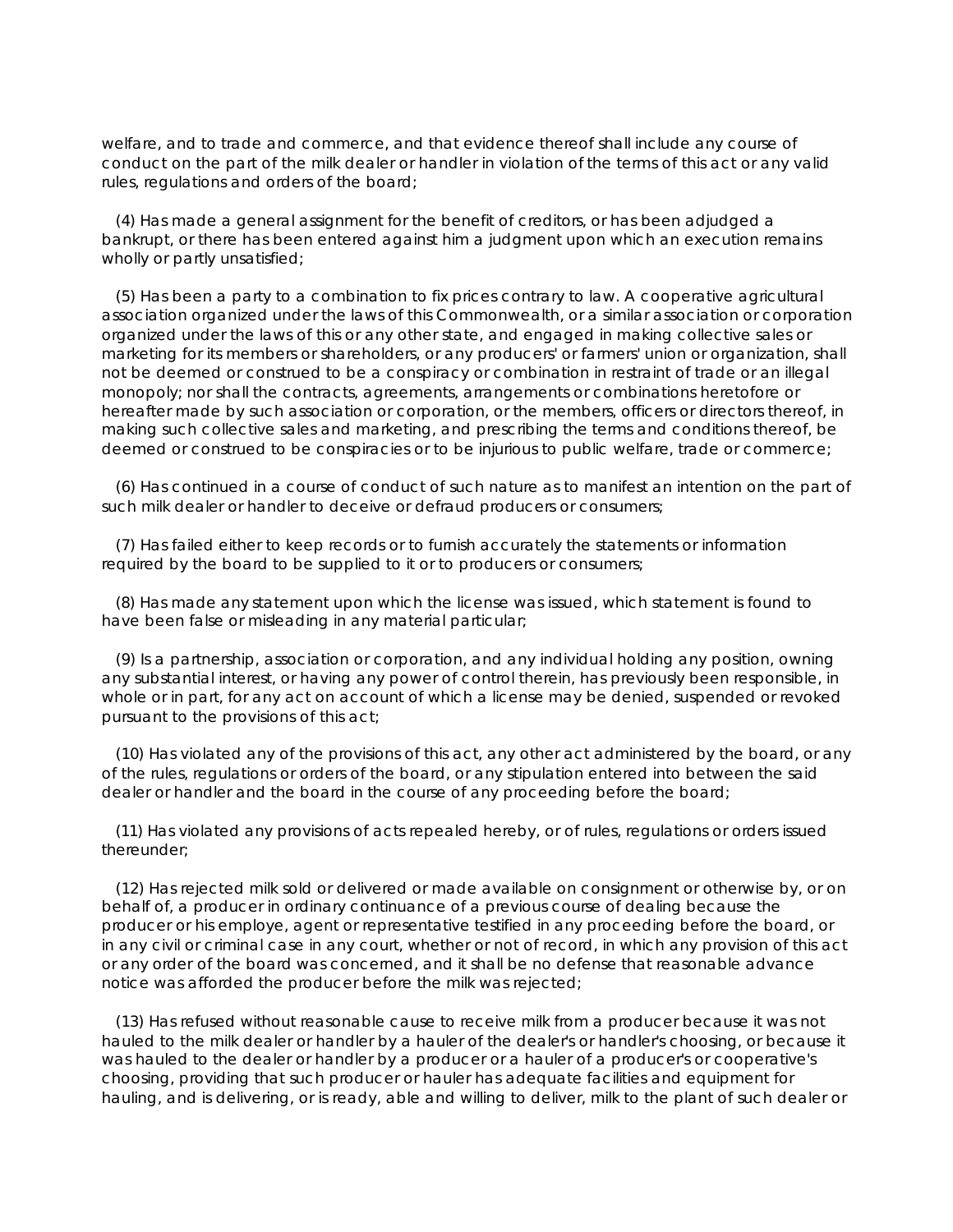handler in proper condition and at the times necessary to coincide with the current schedule of plant operations of the dealer or handler;

 (14) Has demonstrated through the financial information submitted with his application, a lack of financial responsibility or a probable inability to meet the financial responsibilities imposed by this act or by the act of July 6, 1984 (P.L. 652, No. 136), known as the "Milk Producers' Security Act," and by the regulations of the Milk Marketing Board;

 (15) Has been convicted of a felony during the five years immediately prior to the date upon which an application for license renewal has been submitted; or, if the applicant is a partnership, association or corporation, has had any partner, officer or management employe who was convicted of a felony during the five years immediately preceding the date upon which the application for a milk dealer's license or for a license renewal has been submitted. For purposes of this section, the word " felony " shall mean a criminal offense which has been designated a felony under Title 18 of the Pennsylvania Consolidated Statutes (relating to crimes and offenses) or under the Federal or State laws of the jurisdiction where the person or dealer was convicted or found guilty and which has been committed as a result of, in furtherance or facilitation of, under the guise of or in relation to business activities and dealings which the board has authority to regulate under this act.

 The burden of proving reasonable cause under the provisions of this section shall be upon the milk dealer.

 The issuance or renewal by the board of a license hereunder shall not preclude the board from suspending or revoking such license for a violation committed by the licensee prior to the license period, except where the board or its predecessor board or commission had proceeded against the licensee for such violation, and any valid order thereon has been complied with by the licensee.

 The board may grant a provisional and temporary license to an applicant or to a prior licensee when and if for any cause the action of the board with respect to an application seasonably filed has not become final prior to the expiration of the period of such prior license. Such a temporary and provisional license may be issued on such terms and conditions as the board may impose, and shall authorize the licensee to continue in business until final action with respect to his pending application has been taken and no longer.

#### **§404.1 Penalties in lieu of suspension**

 In any case where the board shall suspend a license, the board may accept from the licensee an offer in compromise at the rate of one hundred fifty dollars (\$ 150) for each day of suspension as a penalty in lieu of such suspension, and thereupon rescind the suspension.

#### **§405. Hearings and orders**

 Before refusing to grant or to reissue, or before suspending, revoking, or refusing to transfer a license, the board shall afford the applicant or the licensee, respectively, an opportunity to be heard. It shall direct a citation to such applicant or licensee, by registered mail, sent to his last known address, giving therein at least five days' notice of such hearing, and a statement of the matters complained of. The direction of such citation by registered mail as aforesaid shall be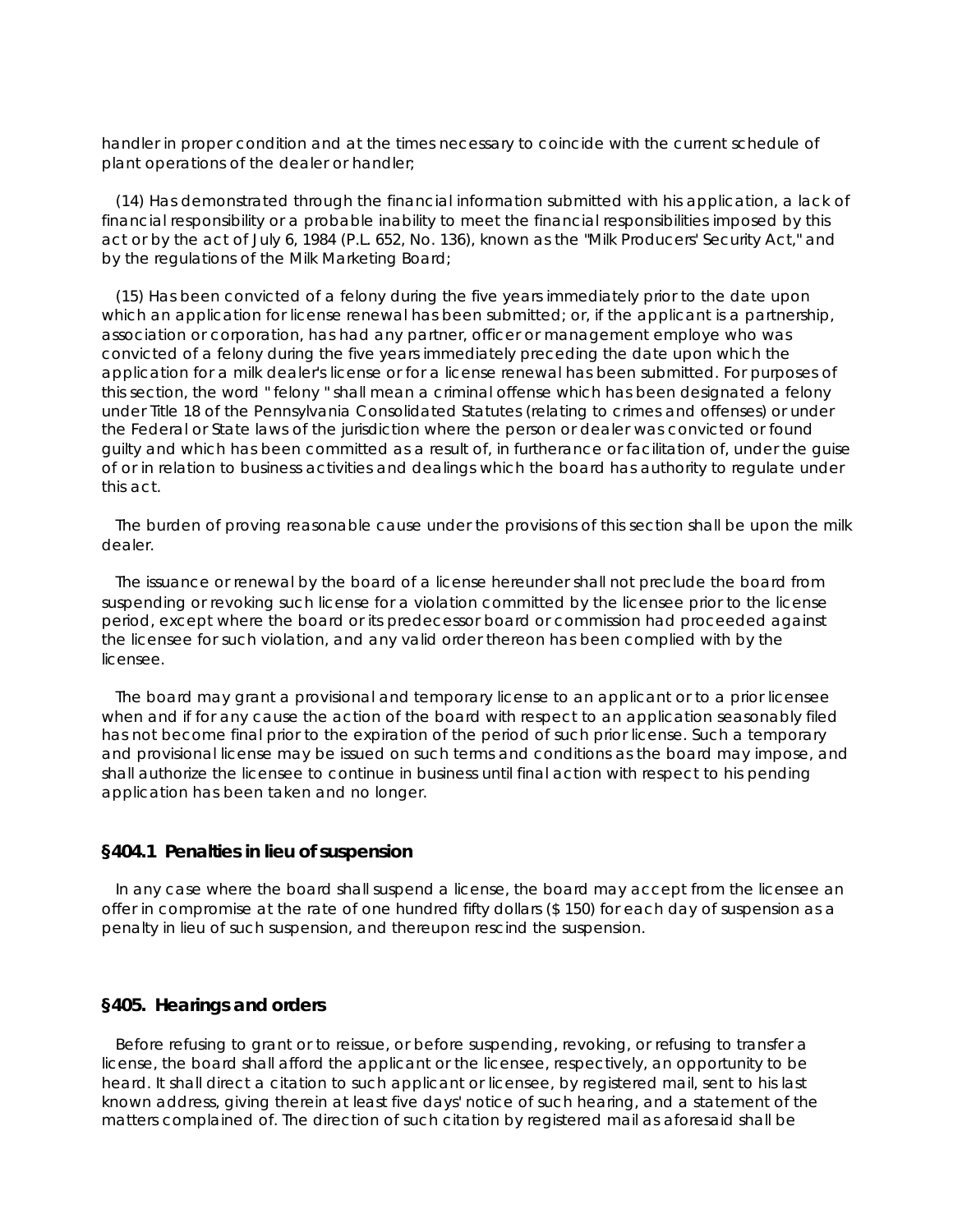sufficient notice of such hearing, notwithstanding any refusal of the addressee to accept or receive said citation. The five days' notice shall be computed as from the time that the addressee accepts or receives or refuses to accept or receive said citation. After such hearing, and upon entry of any order thereon, the board shall serve a certified copy of such order upon the applicant or licensee, filing at its office the original and a statement in writing of the findings of fact in support thereof.

## **§406. Cancellation**

 Where the board declines to grant a license to an applicant, or revokes a license, and the dealer appeals therefrom, obtaining a supersedeas, the reason assigned for declining to grant or for revoking the license shall not be a reason for declining to grant the same dealer a license for a subsequent license period. However, in the event that the appeal from the order of the board is dismissed, or otherwise terminated favorably to the board any license issued for such subsequent period shall be automatically cancelled five days after the termination of the appeal, unless the board otherwise orders.

## **§407. Transfer**

 Licenses issued under this act may not be assigned. Licenses may, however, be transferred from one person to another, provided that the prior written approval of the board to such transfer is obtained; but a receiver, an executor or administrator who succeeds to the business of a licensee may continue the business for a period of two weeks, if otherwise authorized by law, without securing the prior approval of the board. Any change in the membership of a partnership or limited partnership, either by the withdrawal or the addition of a partner, shall be construed to require a transfer of the license. Applications for such transfers shall be filed with the board at least one week before the transfer is to be made, or, in the case of a receiver or an executor or administrator, within two weeks after he takes possession of the business of the licensee. Whenever any license is transferred, no license fee shall be required from the person to whom such transfer is made for the balance of the then current license year, except the transfer fee of one dollar.

**§408. Repealed.**

**§409. Repealed.**

## **§410. Repealed.**

## **§411. Classification of licenses**

 The board may classify licenses, and may issue licenses to any milk dealer to operate as a milk dealer in a particular municipality only, or in a particular market or markets in the Commonwealth only, but no milk dealer shall, if granted a license under this act at all, be prohibited from acting as a milk dealer in any municipality or in any market in which he was operating upon January second, one thousand nine hundred thirty-four.